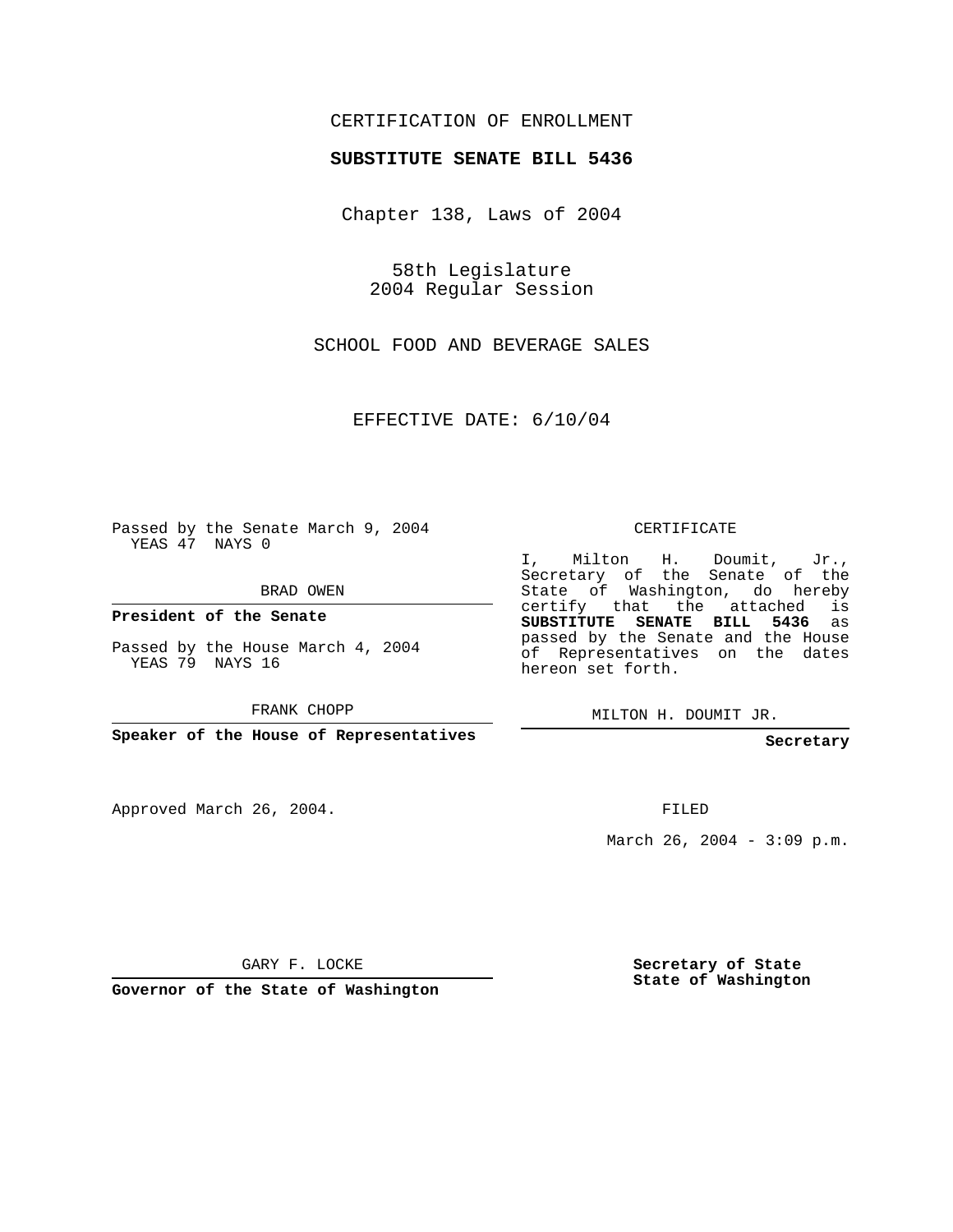## **SUBSTITUTE SENATE BILL 5436** \_\_\_\_\_\_\_\_\_\_\_\_\_\_\_\_\_\_\_\_\_\_\_\_\_\_\_\_\_\_\_\_\_\_\_\_\_\_\_\_\_\_\_\_\_

\_\_\_\_\_\_\_\_\_\_\_\_\_\_\_\_\_\_\_\_\_\_\_\_\_\_\_\_\_\_\_\_\_\_\_\_\_\_\_\_\_\_\_\_\_

AS AMENDED BY THE HOUSE

Passed Legislature - 2004 Regular Session

## **State of Washington 58th Legislature 2004 Regular Session**

**By** Senate Committee on Education (originally sponsored by Senators Rasmussen, Jacobsen, Winsley, Thibaudeau, McAuliffe, Prentice and Kline)

READ FIRST TIME 02/05/04.

 1 AN ACT Relating to the sales of competitive foods and beverages 2 sold and served on public school campuses; and creating new sections.

3 BE IT ENACTED BY THE LEGISLATURE OF THE STATE OF WASHINGTON:

4 NEW SECTION. **Sec. 1.** (1) The legislature finds:

 (a) Childhood obesity has reached epidemic levels in Washington and throughout the nation. Nearly one in five Washington adolescents in grades nine through twelve were recently found to be either overweight 8 or at risk of being overweight;

 (b) Overweight and obese children are at higher risk for developing severe long-term health problems, including but not limited to Type 2 diabetes, cardiovascular disease, high blood pressure, and certain 12 cancers;

13 (c) Overweight youth also are often affected by discrimination, 14 psychological stress, and low self-esteem;

15 (d) Obesity and subsequent diseases are largely preventable through 16 diet and regular physical activity;

17 (e) A child who has eaten a well-balanced meal and is healthy is 18 more likely to be prepared to learn in the classroom;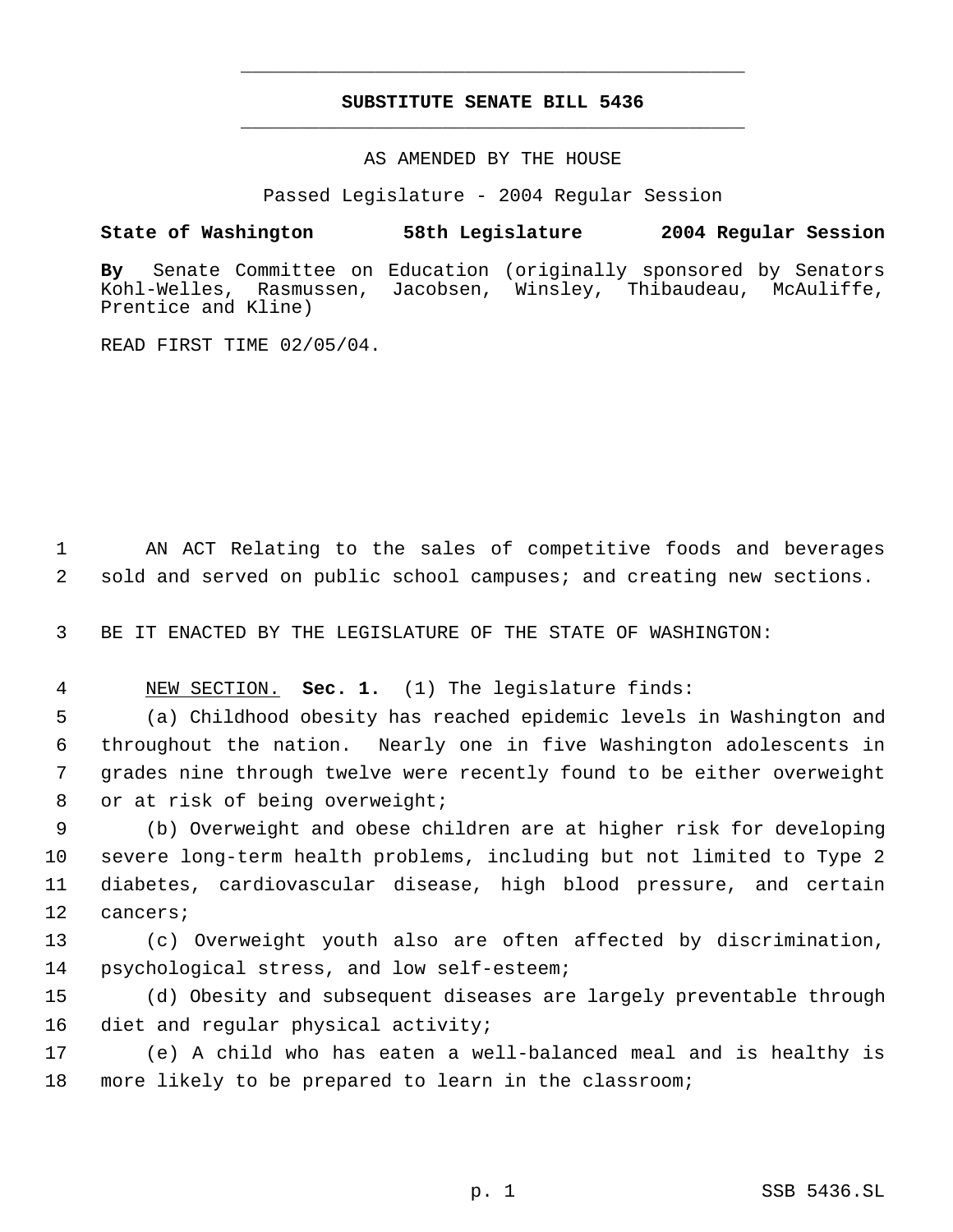(f) Encouraging adolescents to adopt healthy lifelong eating habits can increase their productivity and reduce their risk of dying prematurely;

 (g) Frequent eating of carbohydrate-rich foods or drinking sweet liquids throughout the day increases a child's risk for dental decay, the most common chronic childhood disease;

 (h) Schools are a logical place to address the issue of obesity in 8 children and adolescents; and

 (i) Increased emphasis on physical activity at all grade levels is essential to enhancing the well-being of Washington's youth.

 (2) While the United States department of agriculture regulates the nutritional content of meals sold in schools under its school breakfast and lunch program, limited standards are in place to regulate "competitive foods," which may be high in added sugars, sodium, and saturated fat content. However, the United States department of agriculture does call for states and local entities to add restrictions on competitive foods, as necessary.

 NEW SECTION. **Sec. 2.** (1) Consistent with the essential academic learning requirements for health and fitness, including nutrition, the Washington state school directors association, with the assistance of the office of the superintendent of public instruction, the department of health, and the Washington alliance for health, physical education, recreation and dance, shall convene an advisory committee to develop a model policy regarding access to nutritious foods, opportunities for developmentally appropriate exercise, and accurate information related to these topics. The policy shall address the nutritional content of foods and beverages, including fluoridated bottled water, sold or provided throughout the school day or sold in competition with the federal school breakfast and lunch program and the availability and quality of health, nutrition, and physical education and fitness curriculum. The model policy should include the development of a physical education and fitness curriculum for students. For middle school students, physical education and fitness curriculum means a daily period of physical activity, a minimum of twenty minutes of which is aerobic activity in the student's target heart rate zone, which includes instruction and practice in basic movement and fine motor